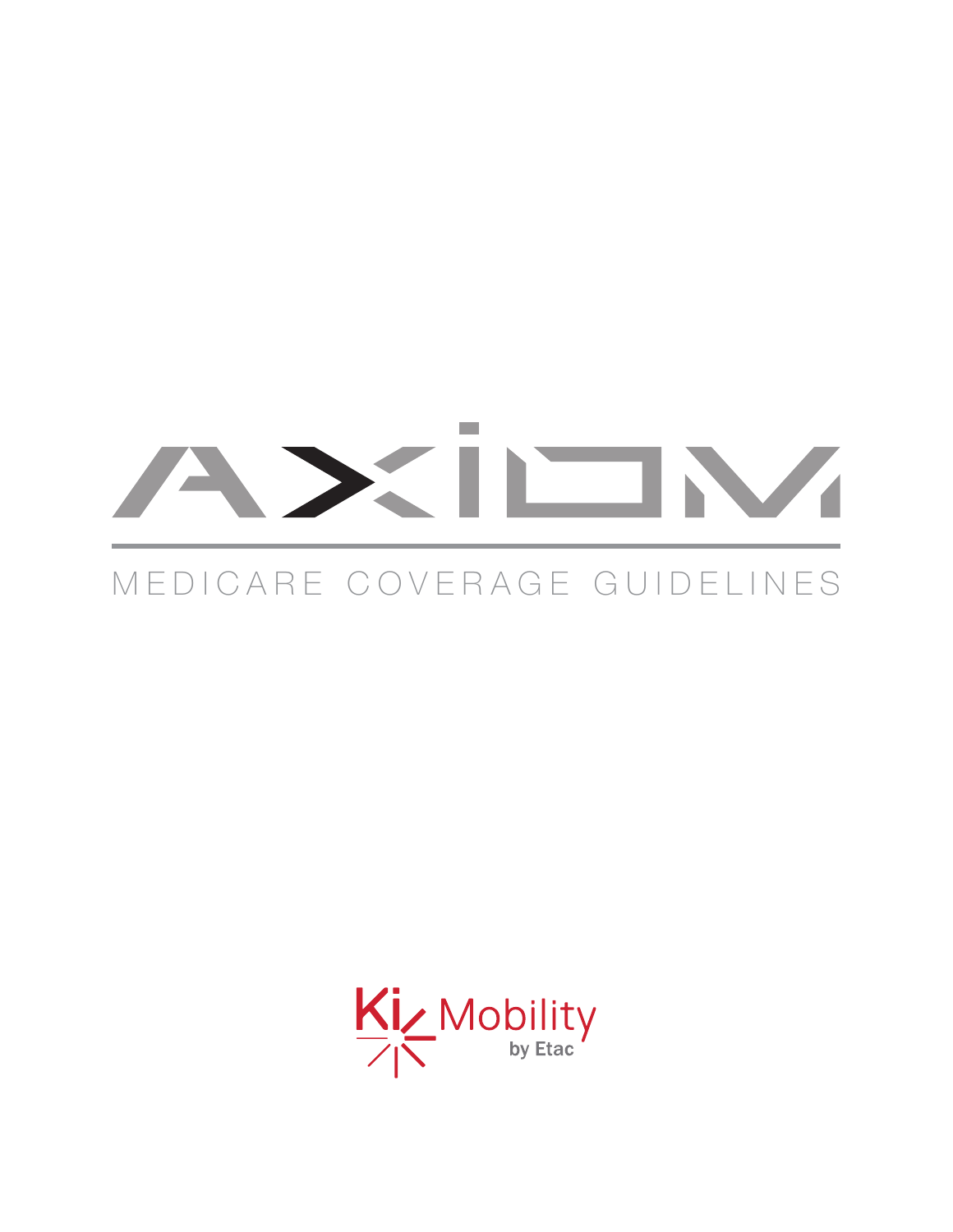The beneficiary has a manual wheelchair or a power wheelchair with a sling/solid seat/back and the beneficiary meets Medicare coverage criteria for it.



The beneficiary has either of the following (A or B):

A) Current pressure ulcer or past history of a pressure ulcer on the area of contact with the seating surface as reflected in a diagnosis code listed in Group 1 of the ICD-10 code list in the LCD-related Policy Article;

OR

B) Absent or impaired sensation in the area of contact with the seating surface or inability to carry out a functional weight shift as reflected in a diagnosis code listed in Group 2 of the ICD-10 code list in the LCD-related Policy Article.

YES



**NOTES** 

- There is no separate payment for a solid insert (E0992) that is used with a seat or back cushion because a solid base is included in the allowance for a wheelchair seat or back cushion.
- There is no separate payment for mounting hardware for a seat or back cushion.
- There is no separate payment for a wheelchair seat or back cushion when it is used with a rollabout chair (E1031).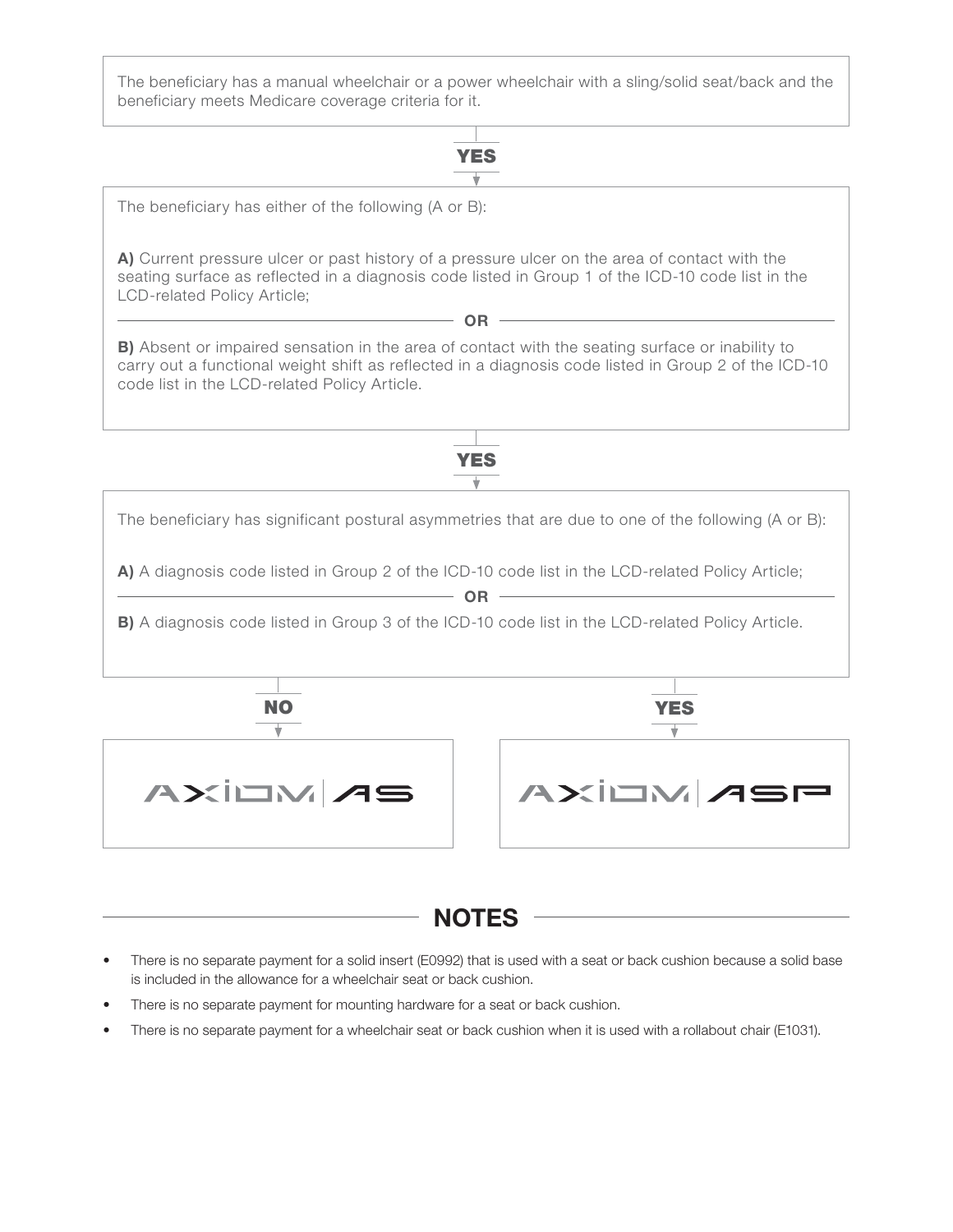| <b>ICD 10</b> | <b>Description</b>                                                                                                         |
|---------------|----------------------------------------------------------------------------------------------------------------------------|
|               | <b>GROUP1</b>                                                                                                              |
| L89.130-134   | Pressure ulcer of right lower back, (130-134 unstageable, stage<br>1, stage $2$ , stage 3, stage 4)                        |
| L89.140-144   | Pressure ulcer of left lower back, (140-144 unstageable, stage<br>1, stage 2, stage 3, stage 4)                            |
| L89.150-154   | Pressure ulcer of sacral region, (150-154 unstageable, stage 1,<br>stage 2, stage 3, stage 4)                              |
| L89.200-204   | Pressure ulcer of unspecified hip, (200-204 unstageable, stage<br>1, stage 2, stage 3, stage 4)                            |
| L89.210-214   | Pressure ulcer of right hip, (210-214 unstageable, stage 1,<br>stage 2, stage 3, stage 4)                                  |
| L89.220-224   | Pressure ulcer of left hip, (220-224 unstageable, stage 1, stage<br>2, stage 3, stage 4)                                   |
| L89.300-304   | Pressure ulcer of unspecified buttock, (300-304 unstageable,<br>stage 1, stage 2, stage 3, stage 4)                        |
| L89.310-314   | Pressure ulcer of right buttock, (310-314 unstageable, stage 1,<br>stage 2, stage 3, stage 4)                              |
| 189.320-324   | Pressure ulcer of left buttock, (320-324 unstageable, stage 1,<br>stage 2, stage 3, stage 4)                               |
| L89.45, 41-44 | Pressure ulcer of contiquous site of back, buttock and hip, (45)<br>unstageable, 41-44 stage 1, stage 2, stage 3, stage 4) |
|               | <b>GROUP 2</b>                                                                                                             |
| B91           | Sequelae of poliomyelitis                                                                                                  |
| E75.00        | GM2 gangliosidosis, unspecified                                                                                            |
| E75.01        | Sandhoff disease                                                                                                           |
| E75.02        | Tay-Sachs disease                                                                                                          |
| E75.09        | Other GM2 gangliosidosis                                                                                                   |
| E75.10        | Unspecified gangliosidosis                                                                                                 |
| E75.11        | Mucolipidosis IV                                                                                                           |
| E75.19        | Other gangliosidosis                                                                                                       |
| E75.23        | Krabbe disease                                                                                                             |
| F75.25        | Metachromatic leukodystrophy                                                                                               |
| E75.29        | Other sphingolipidosis                                                                                                     |
| E75.4         | Neuronal ceroid lipofuscinosis                                                                                             |
| F84.2         | Rett's syndrome                                                                                                            |
| G04.1         | Tropical spastic paraplegia                                                                                                |
| G04.82        | Acute flaccid myelitis                                                                                                     |
| G04.89        | Other myelitis                                                                                                             |
| G10           | Huntington's disease                                                                                                       |
| G11.0         | Congenital nonprogressive ataxia                                                                                           |
| G11.10        | Early-onset cerebellar ataxia, unspecified                                                                                 |
| G11.11        | Friedreich ataxia                                                                                                          |
| G11.19        | Other early-onset cerebellar ataxia                                                                                        |
| G11.2         | Late-onset cerebellar ataxia                                                                                               |
| G11.3         | Cerebellar ataxia with defective DNA repair                                                                                |
| G11.4         | Hereditary spastic paraplegia                                                                                              |
| G11.8         | Other hereditary ataxias                                                                                                   |
| G11.9         | Hereditary ataxia, unspecified                                                                                             |
| G12.0         | Infantile spinal muscular atrophy, type I [Werdnig-Hoffman]                                                                |
| G12.1         | Other inherited spinal muscular atrophy                                                                                    |
| G12.20        | Motor neuron disease, unspecified                                                                                          |
| G12.21        | Amyotrophic lateral sclerosis                                                                                              |
| G12.23        | Primary lateral sclerosis                                                                                                  |
| G12.24        | Familial motor neuron disease                                                                                              |

| <b>ICD 10</b> | <b>Description</b>                                                                           |
|---------------|----------------------------------------------------------------------------------------------|
|               | <b>GROUP 2 (CONT.)</b>                                                                       |
| G12.25        | Progressive spinal muscle atrophy                                                            |
| G12.29        | Other motor neuron disease                                                                   |
| G12.8         | Other spinal muscular atrophies and related syndromes                                        |
| G12.9         | Spinal muscular atrophy, unspecified                                                         |
| G14           | Postpolio syndrome                                                                           |
| G20           | Parkinson's disease                                                                          |
| G21.4         | Vascular parkinsonism                                                                        |
| G24.1         | Genetic torsion dystonia                                                                     |
| G30.0         | Alzheimer's disease with early onset                                                         |
| G30.1         | Alzheimer's disease with late onset                                                          |
| G30.8         | Other Alzheimer's disease                                                                    |
| G30.9         | Alzheimer's disease, unspecified                                                             |
| G31.81        | Alpers disease                                                                               |
| G31.82        | Leigh's disease                                                                              |
| G32.0         | Subacute combined degeneration of spinal cord in diseases<br>classified elsewhere            |
| G32.81        | Cerebellar ataxia in diseases classified elsewhere                                           |
| G32.89        | Other specified degenerative disorders of nervous system in<br>diseases classified elsewhere |
| G35           | Multiple sclerosis                                                                           |
| G36.0         | Neuromyelitis optica [Devic]                                                                 |
| G36.1         | Acute and subacute hemorrhagic leukoencephalitis [Hurst]                                     |
| G36.8         | Other specified acute disseminated demyelination                                             |
| G36.9         | Acute disseminated demyelination, unspecified                                                |
| G37.0         | Diffuse sclerosis of central nervous system                                                  |
| G37.1         | Central demyelination of corpus callosum                                                     |
| G37.2         | Central pontine myelinolysis                                                                 |
| G37.3         | Acute transverse myelitis in demyelinating disease of central<br>nervous system              |
| G37.4         | Subacute necrotizing myelitis of central nervous system                                      |
| G37.5         | Concentric sclerosis [Balo] of central nervous system                                        |
| G37.8         | Other specified demyelinating diseases of central nervous<br>svstem                          |
| G37.9         | Demyelinating disease of central nervous system, unspecified                                 |
| G61.0         | Guillain-Barre syndrome                                                                      |
| G71.00        | Muscular dystrophy, unspecified                                                              |
| G71.01        | Duchenne or Becker muscular dystrophy                                                        |
| G71.02        | Facioscapulohumeral muscular dystrophy                                                       |
| G71.09        | Other specified muscular dystrophies                                                         |
| G71.11        | Myotonic muscular dystrophy                                                                  |
| G71.20        | Congenital myopathy, unspecified                                                             |
| G71.21        | Nemaline myopathy                                                                            |
| G71.220       | X-linked myotubular myopathy                                                                 |
| G71.228       | Other centronuclear myopathy                                                                 |
| G71.29        | Other congenital myopathy                                                                    |
| G80.0         | Spastic quadriplegic cerebral palsy                                                          |
| G80.1         | Spastic diplegic cerebral palsy                                                              |
| G80.2         | Spastic hemiplegic cerebral palsy                                                            |
| G80.3         | Athetoid cerebral palsy                                                                      |
| G80.4         | Ataxic cerebral palsy                                                                        |
| G80.8         | Other cerebral palsy                                                                         |
| G80.9         | Cerebral palsy, unspecified                                                                  |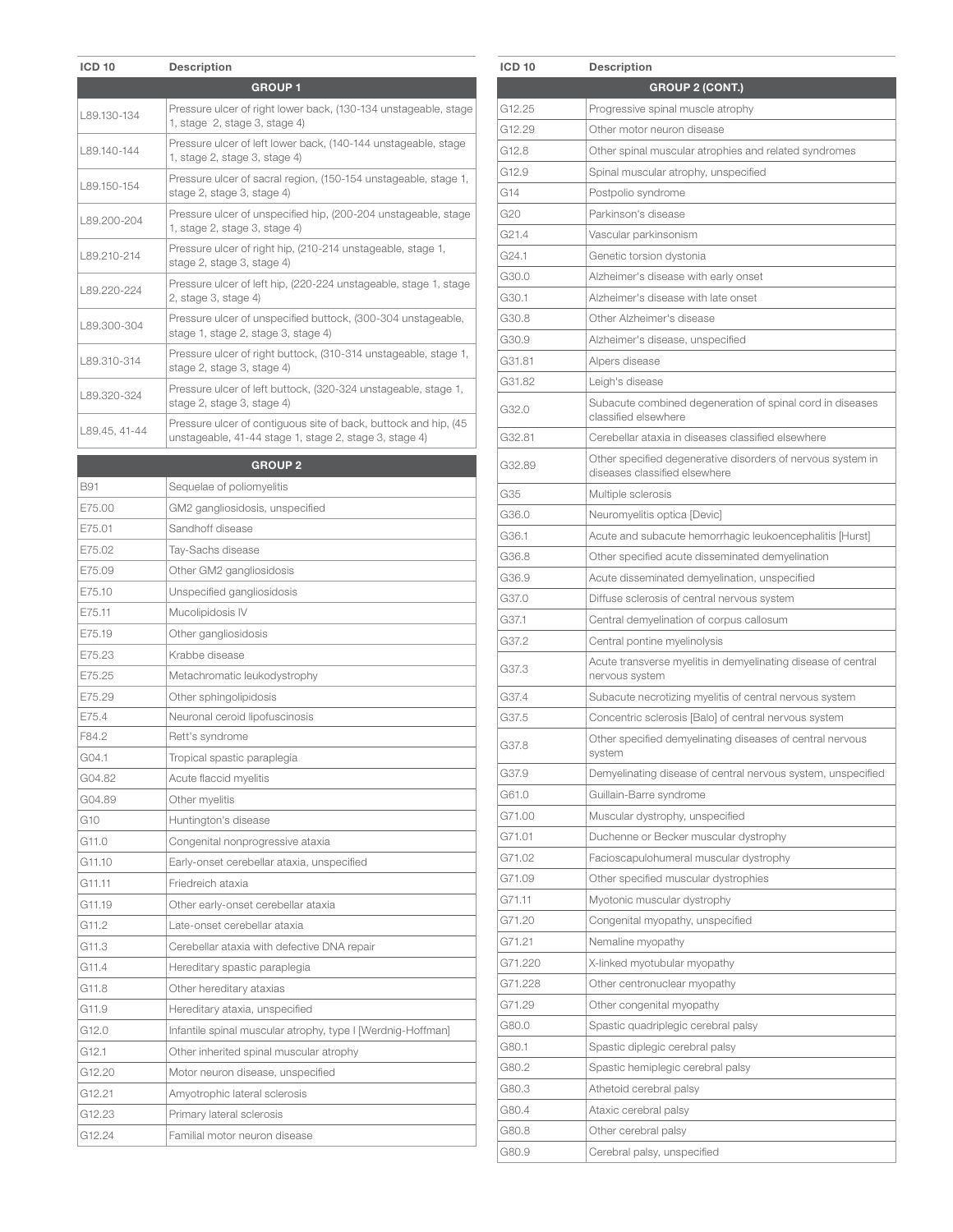| <b>ICD 10</b>    | <b>Description</b>                                                                                                                                                          |
|------------------|-----------------------------------------------------------------------------------------------------------------------------------------------------------------------------|
|                  | <b>GROUP 2 (CONT.)</b>                                                                                                                                                      |
| G81.00, 01-04    | Flaccid hemiplegia affecting (00-04 unspecified, right dom., left<br>dom., rt non-dom., It non-dom)                                                                         |
| G81.10, 11-14    | Spastic hemiplegia affecting (10-14 unspecified, right dom., left<br>dom., rt non-dom., It non-dom)                                                                         |
| G81.90, 91-94    | Hemiplegia, unspecified affecting (90-94 unspecified, right<br>dom., left dom., rt non-dom., It non-dom)                                                                    |
| G82.20-22        | Paraplegia, (20-22 unspecified, complete, incomplete)                                                                                                                       |
| G82.50-54        | Quadriplegia, (50-54 unspecified, C1-C4 complete, C1-C4<br>incomplete, C5-C7 complete, C5-C7 incomplete                                                                     |
| G93.89           | Other specified disorders of brain                                                                                                                                          |
| G93.9            | Disorder of brain, unspecified                                                                                                                                              |
| G94              | Other disorders of brain in diseases classified elsewhere                                                                                                                   |
| G95.0            | Syringomyelia and syringobulbia                                                                                                                                             |
| G95.11           | Acute infarction of spinal cord (embolic) (nonembolic)                                                                                                                      |
| G95.19           | Other vascular myelopathies                                                                                                                                                 |
| G99.2            | Myelopathy in diseases classified elsewhere                                                                                                                                 |
| 169.059, 051-054 | Hemiplegia and hemiparesis following nontraumatic subarach-<br>noid hemorrhage affecting (059 unspecified, 051-054 right<br>dom., left dom., rt non-dom., It non-dom)       |
| 169.159, 151-154 | Hemiplegia and hemiparesis following nontraumatic intrace-<br>rebral hemorrhage affecting (159 unspecified, 151-154 right<br>dom., left dom., rt non-dom., It non-dom)      |
| 169.259, 251-254 | Hemiplegia and hemiparesis following other nontraumatic intra-<br>cranial hemorrhage affecting (259 unspecified, 251-254 right<br>dom., left dom., rt non-dom., lt non-dom) |
| 169.359, 351-354 | Hemiplegia and hemiparesis following cerebral infarction<br>affecting (359 unspecified, 351-354 right dom., left dom., rt<br>non-dom., It non-dom)                          |
| 169.859, 851-854 | Hemiplegia and hemiparesis following other cerebrovascular<br>disease affecting (859 unspecified, 851-854 right dom., left<br>dom., rt non-dom., It non-dom)                |
| 169.959, 951-954 | Hemiplegia and hemiparesis following unspecified cerebrovas-<br>cular disease affecting (959 unspecified, 951-954 right dom.,<br>left dom., rt non-dom., It non-dom)        |
| M62.3            | Immobility syndrome (paraplegic)                                                                                                                                            |
| M62.89           | Other specified disorders of muscle                                                                                                                                         |
| Q05.0-4          | Spina bifida with hydrocephalus, (0-4 Cervical, Thoracic, Lum-<br>bar, Sacral, unspecified)                                                                                 |
| Q05.5-9          | Spina bifida without hydrocephalus (5-9 Cervical, Thoracic,<br>Lumbar, Sacral, unspecified)                                                                                 |
| Q07.00-03        | Arnold-Chiari syndrome (00-03 without spina bifida or hydro-<br>cephalus, with spina bifida, with hydrocephalus, with spina<br>bifida and hydrocephalus                     |
| Q67.8            | Other congenital deformities of chest                                                                                                                                       |
| Q68.1            | Congenital deformity of finger(s) and hand                                                                                                                                  |
| Q74.3            | Arthrogryposis multiplex congenita                                                                                                                                          |
| Q78.0            | Osteogenesis imperfecta                                                                                                                                                     |
|                  | <b>GROUP3</b>                                                                                                                                                               |
| G83.10-14        | Monoplegia of lower limb affecting (10-14 unspecified, right<br>dom., left dom., rt non-dom., It non-dom)                                                                   |
| 169.049, 041-044 | Monoplegia of lower limb following nontraumatic subarachnoid<br>hemorrhage affecting (049 unspecified, 041-044 right dom.,<br>left dom., rt non-dom., It non-dom)           |
| 169.059, 051-054 | Hemiplegia and hemiparesis following nontraumatic subarach-<br>noid hemorrhage affecting (059 unspecified, 051-054 right<br>dom., left dom., rt non-dom., lt non-dom)       |
| 169.149, 141-144 | Monoplegia of lower limb following nontraumatic intracerebral<br>hemorrhage (149 unspecified, 141-144 right dom., left dom., rt<br>non-dom., It non-dom)                    |

| <b>ICD 10</b>    | <b>Description</b>                                                                                                                                                          |
|------------------|-----------------------------------------------------------------------------------------------------------------------------------------------------------------------------|
|                  | <b>GROUP 3 (CONT.)</b>                                                                                                                                                      |
| 169.159, 151-154 | Hemiplegia and hemiparesis following nontraumatic intrace-<br>rebral hemorrhage affecting (159 unspecified, 151-154 right<br>dom., left dom., rt non-dom., It non-dom)      |
| 169.249, 241-244 | Monoplegia of lower limb following other nontraumatic intra-<br>cranial hemorrhage (249 unspecified, 241-244 right dom., left<br>dom., rt non-dom., It non-dom)             |
| 169.259, 251-254 | Hemiplegia and hemiparesis following other nontraumatic intra-<br>cranial hemorrhage affecting (259 unspecified, 251-254 right<br>dom., left dom., rt non-dom., It non-dom) |
| 169.349, 341-344 | Monoplegia of lower limb following cerebral infarction affecting<br>(349 unspecified, 341-344 right dom., left dom., rt non-dom.,<br>It non-dom)                            |
| 169.359, 351-354 | Hemiplegia and hemiparesis following cerebral infarction<br>affecting (359 unspecified, 351-354 right dom., left dom., rt<br>non-dom., It non-dom)                          |
| 169.849, 841-844 | Monoplegia of lower limb following other cerebrovascular dis-<br>ease affecting (849 unspecified, 841-844 right dom., left dom.,<br>rt non-dom., It non-dom)                |
| 169.859, 851-854 | Hemiplegia and hemiparesis following other cerebrovascular<br>disease affecting (859 unspecified, 851-854 right dom., left<br>dom., rt non-dom., It non-dom)                |
| 169.959, 951-954 | Hemiplegia and hemiparesis following unspecified cerebrovas-<br>cular disease affecting (959 unspecified, 951-954 right dom.,<br>left dom., rt non-dom., It non-dom)        |
| Q78.0            | Osteogenesis imperfecta                                                                                                                                                     |
| S78.011A, D, S   | Complete traumatic amputation at right hip joint, (A initial<br>encounter, D subsequent encounter, S sequela)                                                               |
| S78.012A, D, S   | Complete traumatic amputation at left hip joint, (A initial en-<br>counter, D subsequent encounter, S sequela)                                                              |
| S78.019A, D, S   | Complete traumatic amputation at unspecified hip joint, (A<br>initial encounter, D subsequent encounter, S sequela)                                                         |
| S78.021A, D, S   | Partial traumatic amputation at right hip joint, (A initial encoun-<br>ter, D subsequent encounter, S sequela)                                                              |
| S78.022A, D, S   | Partial traumatic amputation at left hip joint, (A initial encoun-<br>ter, D subsequent encounter, S sequela)                                                               |
| S78.029A, D, S   | Partial traumatic amputation at unspecified hip joint, (A initial<br>encounter, D subsequent encounter, S sequela)                                                          |
| S78.111A, D, S   | Complete traumatic amputation at level between right hip and<br>knee, (A initial encounter, D subsequent encounter, S sequela)                                              |
| S78.112A, D, S   | Complete traumatic amputation at level between left hip and<br>knee, (A initial encounter, D subsequent encounter, S sequela)                                               |
| S78.119A, D, S   | Complete traumatic amputation at level between unspecified<br>hip and knee, (A initial encounter, D subsequent encounter, S<br>sequela)                                     |
| S78.121A, D, S   | Partial traumatic amputation at level between right hip and<br>knee, (A initial encounter, D subsequent encounter, S sequela)                                               |
| S78.122A, D, S   | Partial traumatic amputation at level between left hip and knee,<br>(A initial encounter, D subsequent encounter, S sequela)                                                |
| S78.129A, D, S   | Partial traumatic amputation at level between unspecified hip<br>and knee, (A initial encounter, D subsequent encounter, S<br>sequela)                                      |
| S78.911A, D, S   | Complete traumatic amputation of right hip and thigh, level<br>unspecified, (A initial encounter, D subsequent encounter, S<br>sequela)                                     |
| S78.912A, D, S   | Complete traumatic amputation of left hip and thigh, level<br>unspecified, (A initial encounter, D subsequent encounter, S<br>sequela)                                      |
| S78.919A, D, S   | Complete traumatic amputation of unspecified hip and thigh,<br>level unspecified, (A initial encounter, D subsequent encounter,<br>S sequela)                               |
| S78.921A, D, S   | Partial traumatic amputation of right hip and thigh, level<br>unspecified, (A initial encounter, D subsequent encounter, S<br>sequela)                                      |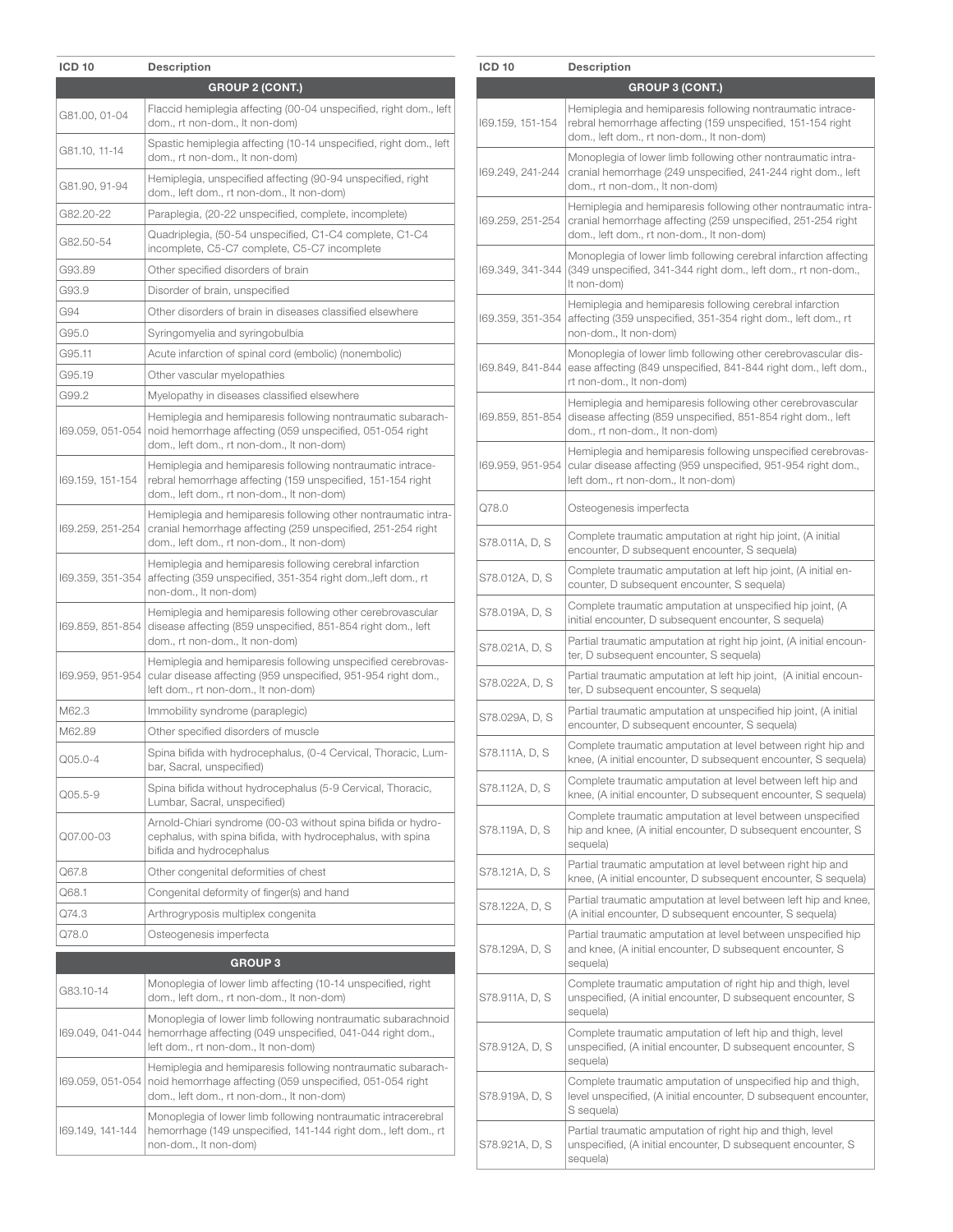| <b>ICD 10</b>        | <b>Description</b>                                                                                                                           |
|----------------------|----------------------------------------------------------------------------------------------------------------------------------------------|
|                      | <b>GROUP 3 (CONT.)</b>                                                                                                                       |
| S78.922A, D, S       | Partial traumatic amputation of left hip and thigh, level unspeci-<br>fied, (A initial encounter, D subsequent encounter, S sequela)         |
| S78.929A, D, S       | Partial traumatic amputation of unspecified hip and thigh, level<br>unspecified, (A initial encounter, D subsequent encounter, S<br>sequela) |
| S88.011A, D, S       | Complete traumatic amputation at knee level, right lower leg,<br>(A initial encounter, D subsequent encounter, S sequela)                    |
| S88.012A, D, S       | Complete traumatic amputation at knee level, left lower leg, (A<br>initial encounter, D subsequent encounter, S sequela)                     |
| S88.019A, D, S       | Complete traumatic amputation at knee level, unspecified low-<br>er leg, (A initial encounter, D subsequent encounter, S sequela)            |
| S88.021A, D, S       | Partial traumatic amputation at knee level, right lower leg, (A<br>initial encounter, D subsequent encounter, S sequela)                     |
| S88.022A, D, S       | Partial traumatic amputation at knee level, left lower leg, (A<br>initial encounter, D subsequent encounter, S sequela)                      |
| S88.029A, D, S       | Partial traumatic amputation at knee level, unspecified lower<br>leg, (A initial encounter, D subsequent encounter, S sequela)               |
| S88.911A, D, S       | Complete traumatic amputation of right lower leg, level<br>unspecified, (A initial encounter, D subsequent encounter, S<br>sequela)          |
| S88.912A, D, S       | Complete traumatic amputation of left lower leg, level unspeci-<br>fied, (A initial encounter, D subsequent encounter, S sequela)            |
| S88.919A, D, S       | Complete traumatic amputation of unspecified lower leg, level<br>unspecified, (A initial encounter, D subsequent encounter, S<br>sequela)    |
| S88.921A, D, S       | Partial traumatic amputation of right lower leg, level unspeci-<br>fied, (A initial encounter, D subsequent encounter, S sequela)            |
| S88.922A, D, S       | Partial traumatic amputation of left lower leg, level unspecified,<br>(A initial encounter, D subsequent encounter, S sequela)               |
| S88.929A, D, S       | Partial traumatic amputation of unspecified lower leg, level<br>unspecified, (A initial encounter, D subsequent encounter, S<br>sequela)     |
| Z89.519, 511,<br>512 | Acquired absence of (19 unspecified leg below knee, 11 right<br>leg below knee, 12 left leg below knee)                                      |
| Z89.619, 611,<br>612 | Acquired absence of (19 unspecified leg above knee, 11 right<br>leg above knee, 12 left leg above knee)                                      |
| Z89.629, 621,<br>622 | Acquired absence of unspecified hip joint, 21 right hip joint, 22<br>left hip joint                                                          |
|                      | <b>GROUP 4</b>                                                                                                                               |
| <b>B91</b>           | Sequelae of poliomyelitis                                                                                                                    |
| E75.00               | GM2 gangliosidosis, unspecified                                                                                                              |
| E75.01               | Sandhoff disease                                                                                                                             |
| E75.02               | Tay-Sachs disease                                                                                                                            |
| E75.09               | Other GM2 gangliosidosis                                                                                                                     |
| E75.10               | Unspecified gangliosidosis                                                                                                                   |
|                      |                                                                                                                                              |
| E75.11               | Mucolipidosis IV                                                                                                                             |
| E75.19               | Other gangliosidosis                                                                                                                         |
| E75.23               | Krabbe disease                                                                                                                               |
| E75.25               | Metachromatic leukodystrophy                                                                                                                 |
| E75.29               | Other sphingolipidosis                                                                                                                       |
| E75.4                | Neuronal ceroid lipofuscinosis                                                                                                               |
| F84.2                | Rett's syndrome                                                                                                                              |
| G04.1                | Tropical spastic paraplegia                                                                                                                  |
| G04.82               | Acute flaccid myelitis                                                                                                                       |
| G04.89               | Other myelitis                                                                                                                               |
| G10                  | Huntington's disease                                                                                                                         |
| G11.0                | Congenital nonprogressive ataxia                                                                                                             |

| <b>ICD 10</b> | <b>Description</b>                                                                           |
|---------------|----------------------------------------------------------------------------------------------|
|               | <b>GROUP 4 (CONT.)</b>                                                                       |
| G11.10        | Early-onset cerebellar ataxia, unspecified                                                   |
| G11.11        | Friedreich ataxia                                                                            |
| G11.19        | Other early-onset cerebellar ataxia                                                          |
| G11.2         | Late-onset cerebellar ataxia                                                                 |
| G11.3         | Cerebellar ataxia with defective DNA repair                                                  |
| G11.4         | Hereditary spastic paraplegia                                                                |
| G11.8         | Other hereditary ataxias                                                                     |
| G11.9         | Hereditary ataxia, unspecified                                                               |
| G12.0         | Infantile spinal muscular atrophy, type I [Werdnig-Hoffman]                                  |
| G12.1         | Other inherited spinal muscular atrophy                                                      |
| G12.20        | Motor neuron disease, unspecified                                                            |
| G12.21        | Amyotrophic lateral sclerosis                                                                |
| G12.23        | Primary lateral sclerosis                                                                    |
| G12.24        | Familial motor neuron disease                                                                |
| G12.25        | Progressive spinal muscle atrophy                                                            |
| G12.29        | Other motor neuron disease                                                                   |
| G12.8         | Other spinal muscular atrophies and related syndromes                                        |
| G12.9         | Spinal muscular atrophy, unspecified                                                         |
| G14           | Postpolio syndrome                                                                           |
| G20           | Parkinson's disease                                                                          |
| G21.4         | Vascular parkinsonism                                                                        |
| G24.1         | Genetic torsion dystonia                                                                     |
| G30.0         | Alzheimer's disease with early onset                                                         |
| G30.1         | Alzheimer's disease with late onset                                                          |
| G30.8         | Other Alzheimer's disease                                                                    |
| G30.9         | Alzheimer's disease, unspecified                                                             |
| G31.81        | Alpers disease                                                                               |
| G31.82        | Leigh's disease                                                                              |
| G32.0         | Subacute combined degeneration of spinal cord in diseases<br>classified elsewhere            |
| G32.81        | Cerebellar ataxia in diseases classified elsewhere                                           |
| G32.89        | Other specified degenerative disorders of nervous system in<br>diseases classified elsewhere |
| G35           | Multiple sclerosis                                                                           |
| G36.0         | Neuromyelitis optica [Devic]                                                                 |
| G36.1         | Acute and subacute hemorrhagic leukoencephalitis [Hurst]                                     |
| G36.8         | Other specified acute disseminated demyelination                                             |
| G36.9         | Acute disseminated demyelination, unspecified                                                |
| G37.0         | Diffuse sclerosis of central nervous system                                                  |
| G37.1         | Central demyelination of corpus callosum                                                     |
| G37.2         | Central pontine myelinolysis                                                                 |
| G37.3         | Acute transverse myelitis in demyelinating disease of central<br>nervous system              |
| G37.4         | Subacute necrotizing myelitis of central nervous system                                      |
| G37.5         | Concentric sclerosis [Balo] of central nervous system                                        |
| G37.8         | Other specified demyelinating diseases of central nervous<br>system                          |
| G37.9         | Demyelinating disease of central nervous system, unspecified                                 |
| G61.0         | Guillain-Barre syndrome                                                                      |
| G71.00        | Muscular dystrophy, unspecified                                                              |
| G71.01        | Duchenne or Becker muscular dystrophy                                                        |
| G71.02        | Facioscapulohumeral muscular dystrophy                                                       |